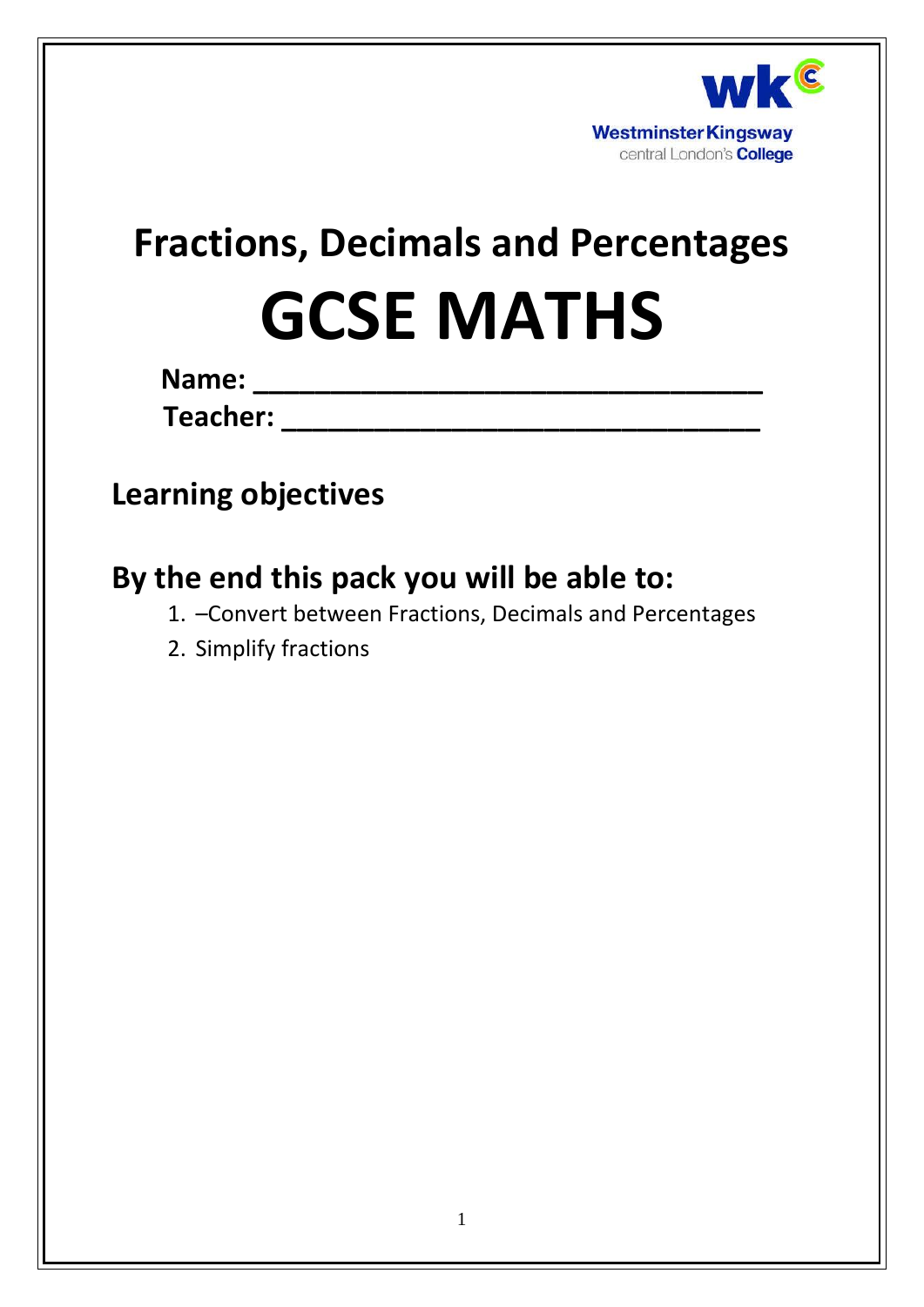| <b>FRACTION - DECIMAL MATCH</b>                      |                                                                                                   |                                                               |                              |                |                  |                                                                           |                   |             |                    |  |  |
|------------------------------------------------------|---------------------------------------------------------------------------------------------------|---------------------------------------------------------------|------------------------------|----------------|------------------|---------------------------------------------------------------------------|-------------------|-------------|--------------------|--|--|
| Pair up the fractions and decimals from the grid.    |                                                                                                   |                                                               |                              |                |                  |                                                                           |                   |             |                    |  |  |
| $\frac{2}{5}$<br>$\mathbf{1}$<br>0.25<br>0.67<br>0.1 |                                                                                                   |                                                               |                              |                |                  |                                                                           |                   |             |                    |  |  |
|                                                      | $\frac{2}{3}$ $\frac{3}{10}$<br>$\mathbf{1}$<br>$\frac{1}{3}$<br>0.75<br>0.2<br>0.3               |                                                               |                              |                |                  |                                                                           |                   |             |                    |  |  |
|                                                      |                                                                                                   | $rac{2}{3}$                                                   |                              | $\frac{7}{10}$ | $\frac{1}{5}$    | 0.4                                                                       |                   | $rac{3}{4}$ |                    |  |  |
|                                                      |                                                                                                   | 0.33                                                          |                              | $\frac{1}{4}$  | 0.5              | $\mathbf{1}$<br>10                                                        |                   | 0.7         |                    |  |  |
|                                                      | <b>CONVERTING DECIMALS</b>                                                                        |                                                               |                              |                |                  |                                                                           |                   |             |                    |  |  |
|                                                      | Change each decimal to a fraction and write it in its' simplest form                              |                                                               |                              |                |                  |                                                                           |                   |             |                    |  |  |
| 1.                                                   | 0.3<br>0.12<br>2.<br>0.8<br>3.<br>0.15<br>5.<br>0.9<br>4.                                         |                                                               |                              |                |                  |                                                                           |                   |             |                    |  |  |
| 6.                                                   | 0.35<br>0.24<br>0.04<br>0.124<br>0.125<br>7.<br>8.<br>9.<br>10.                                   |                                                               |                              |                |                  |                                                                           |                   |             |                    |  |  |
|                                                      | <b>CONVERTING FRACTIONS</b>                                                                       |                                                               |                              |                |                  |                                                                           |                   |             |                    |  |  |
|                                                      | 1. Use a calculator to change each fraction to a decimal. Write down the full calculator display. |                                                               |                              |                |                  |                                                                           |                   |             |                    |  |  |
| a) $\frac{3}{8}$                                     |                                                                                                   | b) $\frac{5}{12}$                                             | c) $\frac{4}{25}$            |                | d) $\frac{7}{9}$ | e) $\frac{3}{20}$                                                         | f) $\frac{9}{16}$ |             | g) $\frac{17}{40}$ |  |  |
|                                                      |                                                                                                   |                                                               |                              |                |                  |                                                                           |                   |             |                    |  |  |
|                                                      | <b>EXAM QUESTIONS</b>                                                                             |                                                               |                              |                |                  |                                                                           |                   |             |                    |  |  |
| 1.                                                   |                                                                                                   |                                                               |                              |                |                  |                                                                           |                   |             |                    |  |  |
|                                                      | (a)<br>(b)                                                                                        | Write 0.25 as a fraction.<br>Write three-fifths as a decimal. |                              |                |                  |                                                                           |                   |             |                    |  |  |
|                                                      |                                                                                                   |                                                               |                              |                |                  |                                                                           |                   |             |                    |  |  |
| Write $\frac{9}{100}$ as a decimal.<br>(c)<br>2.     |                                                                                                   |                                                               |                              |                |                  |                                                                           |                   |             |                    |  |  |
|                                                      | (a)                                                                                               | Write $1\frac{1}{8}$ as a decimal.                            |                              |                |                  |                                                                           |                   |             |                    |  |  |
|                                                      | (b)                                                                                               |                                                               |                              |                |                  | Place the following numbers in order of size, starting with the smallest. |                   |             |                    |  |  |
|                                                      |                                                                                                   |                                                               | $1.08^{2}$<br>$1\frac{1}{8}$ | 1.09           | 1.112            | 1.18                                                                      |                   |             |                    |  |  |
|                                                      |                                                                                                   |                                                               |                              |                |                  |                                                                           |                   |             |                    |  |  |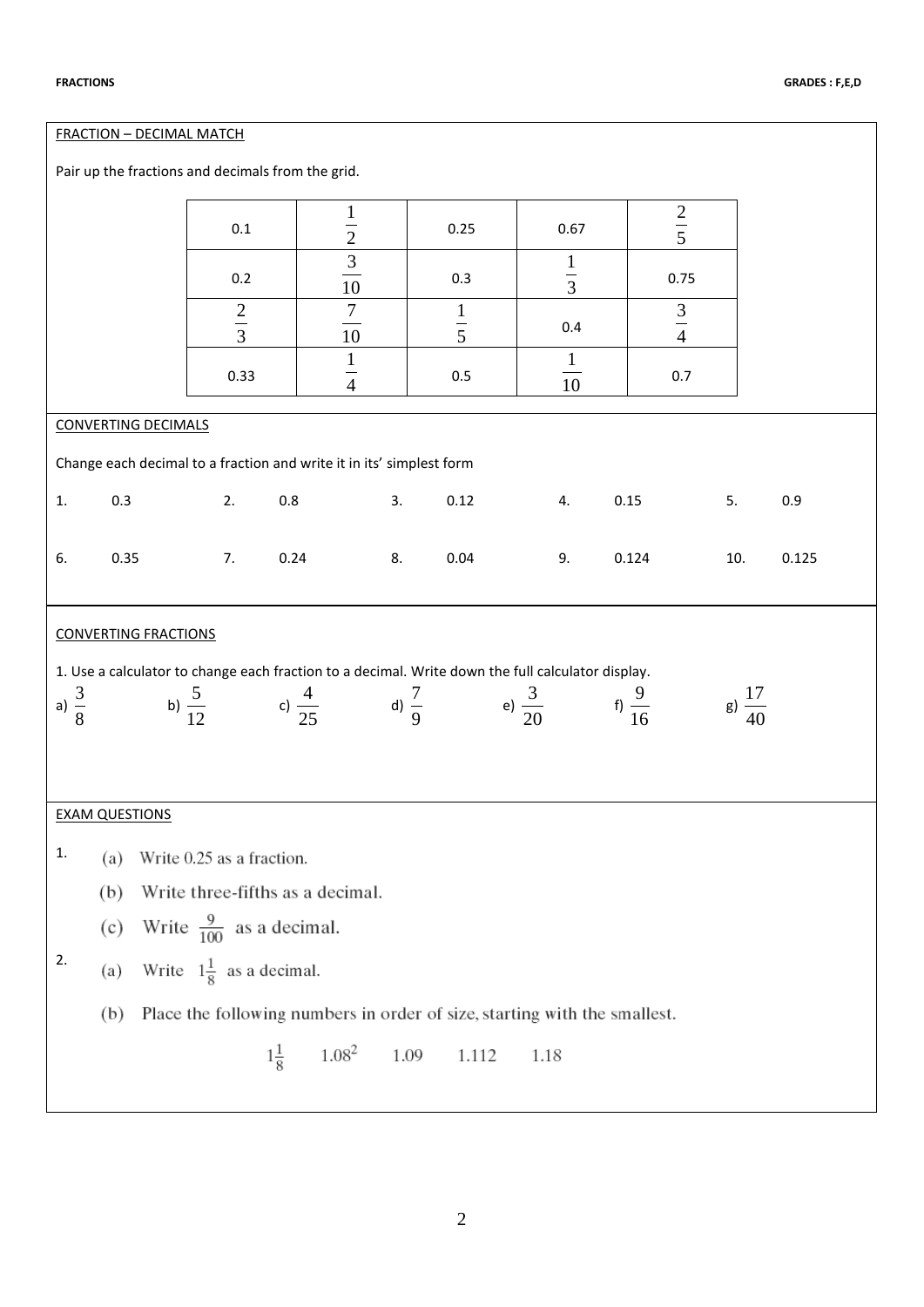| <b>FRACTIONS</b> |  |
|------------------|--|
|------------------|--|

| <b>EQUIVALENT FRACTIONS</b>                                                                                                                        |                                                                         |                                          |                                                                       |  |  |  |  |  |  |  |  |  |
|----------------------------------------------------------------------------------------------------------------------------------------------------|-------------------------------------------------------------------------|------------------------------------------|-----------------------------------------------------------------------|--|--|--|--|--|--|--|--|--|
| 1. Write down five fractions that are equivalent to:                                                                                               |                                                                         |                                          |                                                                       |  |  |  |  |  |  |  |  |  |
| a) $\frac{1}{4}$<br>b) $\frac{1}{8}$                                                                                                               | $c) \frac{3}{8}$                                                        |                                          | d) $\frac{3}{4}$                                                      |  |  |  |  |  |  |  |  |  |
| 2. Fill in the missing numbers:                                                                                                                    |                                                                         |                                          |                                                                       |  |  |  |  |  |  |  |  |  |
| a) $\frac{1}{2} = \frac{1}{10}$ b) $\frac{1}{3} = \frac{5}{10}$<br>c) $\frac{2}{3} = \frac{10}{3}$                                                 |                                                                         |                                          |                                                                       |  |  |  |  |  |  |  |  |  |
|                                                                                                                                                    |                                                                         | d) $\frac{2}{7} = \frac{1}{21}$          |                                                                       |  |  |  |  |  |  |  |  |  |
|                                                                                                                                                    |                                                                         |                                          |                                                                       |  |  |  |  |  |  |  |  |  |
|                                                                                                                                                    |                                                                         |                                          |                                                                       |  |  |  |  |  |  |  |  |  |
| e) $\frac{2}{5} = \frac{2}{20}$<br>f) $\frac{10}{30} = \frac{1}{1}$                                                                                | g) $\frac{15}{20} = \frac{3}{4}$                                        | h) $\frac{12}{24} = \frac{1}{2}$         |                                                                       |  |  |  |  |  |  |  |  |  |
|                                                                                                                                                    |                                                                         |                                          |                                                                       |  |  |  |  |  |  |  |  |  |
| <b>SIMPLIFYING FRACTIONS</b>                                                                                                                       |                                                                         |                                          |                                                                       |  |  |  |  |  |  |  |  |  |
| Write each fraction in its' simplest form.                                                                                                         |                                                                         |                                          |                                                                       |  |  |  |  |  |  |  |  |  |
| Its surf $\frac{8}{40}$                                                                                                                            |                                                                         |                                          |                                                                       |  |  |  |  |  |  |  |  |  |
| $rac{3}{9}$<br>1.                                                                                                                                  |                                                                         | 3. $\frac{9}{12}$ 4. $\frac{12}{18}$     | $\frac{15}{35}$<br>5.                                                 |  |  |  |  |  |  |  |  |  |
|                                                                                                                                                    |                                                                         |                                          |                                                                       |  |  |  |  |  |  |  |  |  |
|                                                                                                                                                    |                                                                         |                                          |                                                                       |  |  |  |  |  |  |  |  |  |
| <b>ORDERING FRACTIONS</b>                                                                                                                          |                                                                         |                                          |                                                                       |  |  |  |  |  |  |  |  |  |
|                                                                                                                                                    |                                                                         |                                          |                                                                       |  |  |  |  |  |  |  |  |  |
| 1. Copy the questions and circle the fraction that is the largest?<br>a)                                                                           |                                                                         |                                          |                                                                       |  |  |  |  |  |  |  |  |  |
| <b>b)</b> $\frac{1}{3}$ or $\frac{1}{6}$<br>$\overline{3}$                                                                                         |                                                                         | <b>c)</b> $\frac{1}{3}$ or $\frac{2}{7}$ |                                                                       |  |  |  |  |  |  |  |  |  |
|                                                                                                                                                    |                                                                         |                                          |                                                                       |  |  |  |  |  |  |  |  |  |
| d)                                                                                                                                                 |                                                                         | f)                                       | or<br>7                                                               |  |  |  |  |  |  |  |  |  |
| or $\frac{1}{3}$<br>$\frac{1}{2}$                                                                                                                  | <b>e)</b> $\frac{5}{8}$ or $\frac{3}{4}$                                | $\frac{6}{7}$                            |                                                                       |  |  |  |  |  |  |  |  |  |
|                                                                                                                                                    |                                                                         |                                          |                                                                       |  |  |  |  |  |  |  |  |  |
| g)<br>or $\frac{1}{5}$<br>$\frac{1}{2}$                                                                                                            | <b>h)</b> $\frac{2}{7}$ or $\frac{3}{8}$                                | i)<br>$\frac{4}{6}$                      | or<br>$\frac{2}{5}$                                                   |  |  |  |  |  |  |  |  |  |
|                                                                                                                                                    |                                                                         |                                          |                                                                       |  |  |  |  |  |  |  |  |  |
|                                                                                                                                                    |                                                                         |                                          |                                                                       |  |  |  |  |  |  |  |  |  |
| 2. Write each list in order from smallest to biggest.<br>a)                                                                                        |                                                                         |                                          |                                                                       |  |  |  |  |  |  |  |  |  |
| $\frac{1}{4}$ , $\frac{1}{8}$ , $\frac{1}{10}$ , $\frac{1}{5}$<br>e) $\frac{1}{8}$ , $\frac{1}{5}$ , $\frac{1}{2}$ , $\frac{1}{10}$                |                                                                         |                                          |                                                                       |  |  |  |  |  |  |  |  |  |
|                                                                                                                                                    |                                                                         |                                          |                                                                       |  |  |  |  |  |  |  |  |  |
| b)                                                                                                                                                 |                                                                         |                                          |                                                                       |  |  |  |  |  |  |  |  |  |
| $\frac{1}{3}$ , $\frac{1}{2}$ , $\frac{1}{8}$ , $\frac{1}{4}$<br>f) $\frac{3}{8}$ , $\frac{1}{5}$ , $\frac{2}{4}$ , $\frac{9}{10}$                 |                                                                         |                                          |                                                                       |  |  |  |  |  |  |  |  |  |
|                                                                                                                                                    |                                                                         |                                          |                                                                       |  |  |  |  |  |  |  |  |  |
| d)<br>$\frac{1}{2}$ , $\frac{1}{10}$ , $\frac{1}{3}$ , $\frac{1}{5}$                                                                               | <b>h)</b> $\frac{2}{7}$ , $\frac{1}{5}$ , $\frac{2}{3}$ , $\frac{2}{9}$ |                                          |                                                                       |  |  |  |  |  |  |  |  |  |
|                                                                                                                                                    |                                                                         |                                          |                                                                       |  |  |  |  |  |  |  |  |  |
|                                                                                                                                                    |                                                                         |                                          |                                                                       |  |  |  |  |  |  |  |  |  |
| f)<br>$\frac{3}{8}$ , $\frac{1}{5}$ , $\frac{2}{4}$ , $\frac{9}{10}$ $\frac{1}{7}$ , $\frac{1}{4}$ , $\frac{3}{9}$ , $\frac{3}{8}$ , $\frac{2}{5}$ |                                                                         |                                          |                                                                       |  |  |  |  |  |  |  |  |  |
|                                                                                                                                                    |                                                                         |                                          |                                                                       |  |  |  |  |  |  |  |  |  |
| <b>EXAM QUESTION</b>                                                                                                                               |                                                                         |                                          |                                                                       |  |  |  |  |  |  |  |  |  |
| 1.<br>What fraction of this shape is shaded?                                                                                                       | 2.                                                                      |                                          |                                                                       |  |  |  |  |  |  |  |  |  |
| Give your answer in its simplest form.                                                                                                             |                                                                         |                                          | Which <b>two</b> of these fractions are equivalent to $\frac{1}{4}$ ? |  |  |  |  |  |  |  |  |  |
|                                                                                                                                                    |                                                                         |                                          |                                                                       |  |  |  |  |  |  |  |  |  |
|                                                                                                                                                    |                                                                         |                                          | $\frac{11}{40}$<br>$\frac{2}{8}$ $\frac{5}{16}$ $\frac{6}{24}$        |  |  |  |  |  |  |  |  |  |
|                                                                                                                                                    |                                                                         |                                          |                                                                       |  |  |  |  |  |  |  |  |  |
|                                                                                                                                                    |                                                                         |                                          |                                                                       |  |  |  |  |  |  |  |  |  |
|                                                                                                                                                    |                                                                         |                                          |                                                                       |  |  |  |  |  |  |  |  |  |
|                                                                                                                                                    |                                                                         |                                          |                                                                       |  |  |  |  |  |  |  |  |  |
|                                                                                                                                                    |                                                                         |                                          |                                                                       |  |  |  |  |  |  |  |  |  |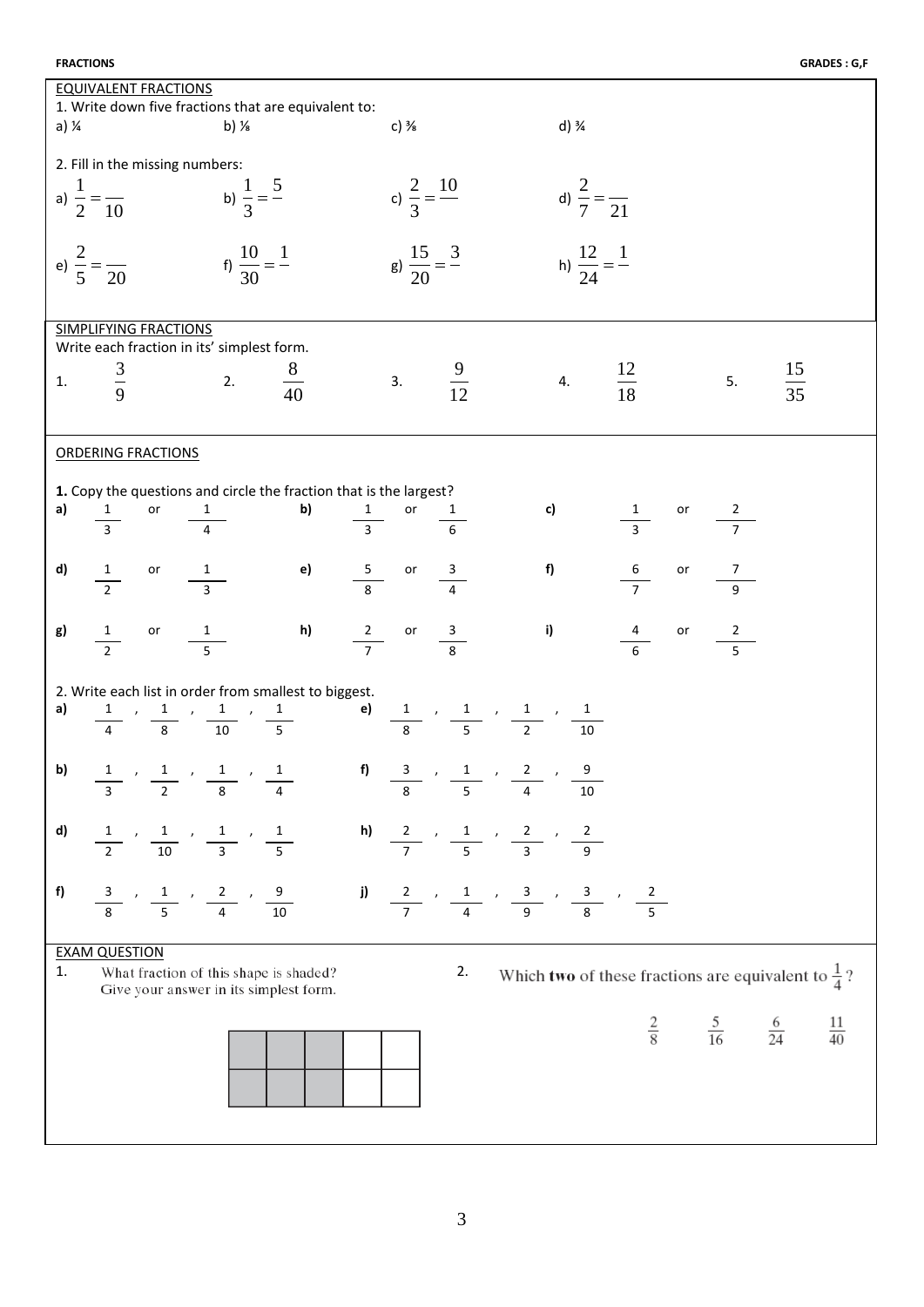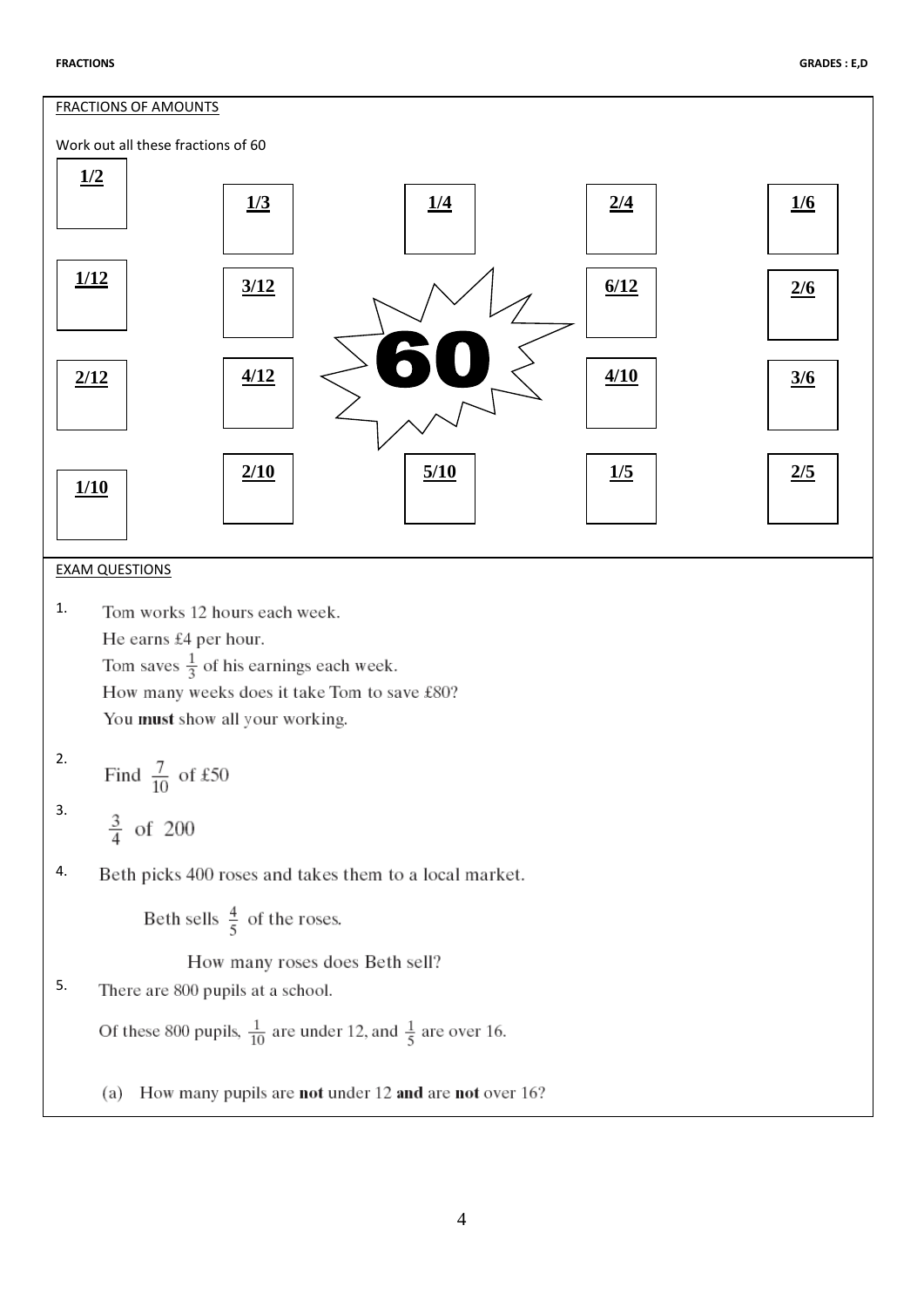| 1. Fill in the boxes by adding the fractions.<br>$\frac{3}{8}$<br>$\frac{2}{5}$<br>$\frac{2}{7}$<br>$\overline{3}$<br>$\mathbf{1}$<br>$\frac{1}{2}$<br>$\frac{2}{3}$<br>2. Work out each question without a calculator. Show your working and write your answer in its' simplest form.<br>a) $\frac{1}{4} + \frac{3}{5}$<br>b) $\frac{3}{5} - \frac{1}{3}$ c) $\frac{1}{9} + \frac{1}{10}$<br>d) $\frac{3}{4} - \frac{1}{6}$<br>3. Work out each question with a calculator.<br>a) $\frac{3}{4} + \frac{3}{15}$ b) $\frac{7}{10} - \frac{2}{3}$ c) $\frac{7}{9} + \frac{7}{10}$ d) $\frac{13}{15} - \frac{9}{20}$ |  |  |  |  |  |  |  |  |  |
|-------------------------------------------------------------------------------------------------------------------------------------------------------------------------------------------------------------------------------------------------------------------------------------------------------------------------------------------------------------------------------------------------------------------------------------------------------------------------------------------------------------------------------------------------------------------------------------------------------------------|--|--|--|--|--|--|--|--|--|
|                                                                                                                                                                                                                                                                                                                                                                                                                                                                                                                                                                                                                   |  |  |  |  |  |  |  |  |  |
|                                                                                                                                                                                                                                                                                                                                                                                                                                                                                                                                                                                                                   |  |  |  |  |  |  |  |  |  |
|                                                                                                                                                                                                                                                                                                                                                                                                                                                                                                                                                                                                                   |  |  |  |  |  |  |  |  |  |
|                                                                                                                                                                                                                                                                                                                                                                                                                                                                                                                                                                                                                   |  |  |  |  |  |  |  |  |  |
|                                                                                                                                                                                                                                                                                                                                                                                                                                                                                                                                                                                                                   |  |  |  |  |  |  |  |  |  |
|                                                                                                                                                                                                                                                                                                                                                                                                                                                                                                                                                                                                                   |  |  |  |  |  |  |  |  |  |
|                                                                                                                                                                                                                                                                                                                                                                                                                                                                                                                                                                                                                   |  |  |  |  |  |  |  |  |  |
|                                                                                                                                                                                                                                                                                                                                                                                                                                                                                                                                                                                                                   |  |  |  |  |  |  |  |  |  |
|                                                                                                                                                                                                                                                                                                                                                                                                                                                                                                                                                                                                                   |  |  |  |  |  |  |  |  |  |
|                                                                                                                                                                                                                                                                                                                                                                                                                                                                                                                                                                                                                   |  |  |  |  |  |  |  |  |  |
|                                                                                                                                                                                                                                                                                                                                                                                                                                                                                                                                                                                                                   |  |  |  |  |  |  |  |  |  |
| <b>EXAM QUESTIONS</b>                                                                                                                                                                                                                                                                                                                                                                                                                                                                                                                                                                                             |  |  |  |  |  |  |  |  |  |
|                                                                                                                                                                                                                                                                                                                                                                                                                                                                                                                                                                                                                   |  |  |  |  |  |  |  |  |  |
| 1.<br>Heather is revising fractions for her homework.<br>This is how she answers one of the questions.                                                                                                                                                                                                                                                                                                                                                                                                                                                                                                            |  |  |  |  |  |  |  |  |  |
|                                                                                                                                                                                                                                                                                                                                                                                                                                                                                                                                                                                                                   |  |  |  |  |  |  |  |  |  |
| $\frac{1}{2} + \frac{1}{3} = \frac{2}{5}$                                                                                                                                                                                                                                                                                                                                                                                                                                                                                                                                                                         |  |  |  |  |  |  |  |  |  |
|                                                                                                                                                                                                                                                                                                                                                                                                                                                                                                                                                                                                                   |  |  |  |  |  |  |  |  |  |
| Heather is wrong.                                                                                                                                                                                                                                                                                                                                                                                                                                                                                                                                                                                                 |  |  |  |  |  |  |  |  |  |
| Show the correct way to work out $\frac{1}{2} + \frac{1}{3}$                                                                                                                                                                                                                                                                                                                                                                                                                                                                                                                                                      |  |  |  |  |  |  |  |  |  |
| 2.                                                                                                                                                                                                                                                                                                                                                                                                                                                                                                                                                                                                                |  |  |  |  |  |  |  |  |  |
| Work out $\frac{1}{2} + \frac{1}{5}$                                                                                                                                                                                                                                                                                                                                                                                                                                                                                                                                                                              |  |  |  |  |  |  |  |  |  |
| 3.<br>Tom has £2200.                                                                                                                                                                                                                                                                                                                                                                                                                                                                                                                                                                                              |  |  |  |  |  |  |  |  |  |
| He gives $\frac{1}{4}$ to his son and $\frac{2}{5}$ to his daughter.                                                                                                                                                                                                                                                                                                                                                                                                                                                                                                                                              |  |  |  |  |  |  |  |  |  |
| How much does Tom keep for himself?<br>You must show all your working.                                                                                                                                                                                                                                                                                                                                                                                                                                                                                                                                            |  |  |  |  |  |  |  |  |  |
| 4.                                                                                                                                                                                                                                                                                                                                                                                                                                                                                                                                                                                                                |  |  |  |  |  |  |  |  |  |
| Work out $\frac{3}{5} - \frac{1}{3}$                                                                                                                                                                                                                                                                                                                                                                                                                                                                                                                                                                              |  |  |  |  |  |  |  |  |  |
| 5.<br>Calculate $\frac{5}{8} - \frac{1}{4}$                                                                                                                                                                                                                                                                                                                                                                                                                                                                                                                                                                       |  |  |  |  |  |  |  |  |  |
|                                                                                                                                                                                                                                                                                                                                                                                                                                                                                                                                                                                                                   |  |  |  |  |  |  |  |  |  |
| 6.<br>$rac{3}{4} - \frac{1}{5}$                                                                                                                                                                                                                                                                                                                                                                                                                                                                                                                                                                                   |  |  |  |  |  |  |  |  |  |
| 7.<br>Work out the value of $\frac{2}{5} + \frac{1}{4}$                                                                                                                                                                                                                                                                                                                                                                                                                                                                                                                                                           |  |  |  |  |  |  |  |  |  |
|                                                                                                                                                                                                                                                                                                                                                                                                                                                                                                                                                                                                                   |  |  |  |  |  |  |  |  |  |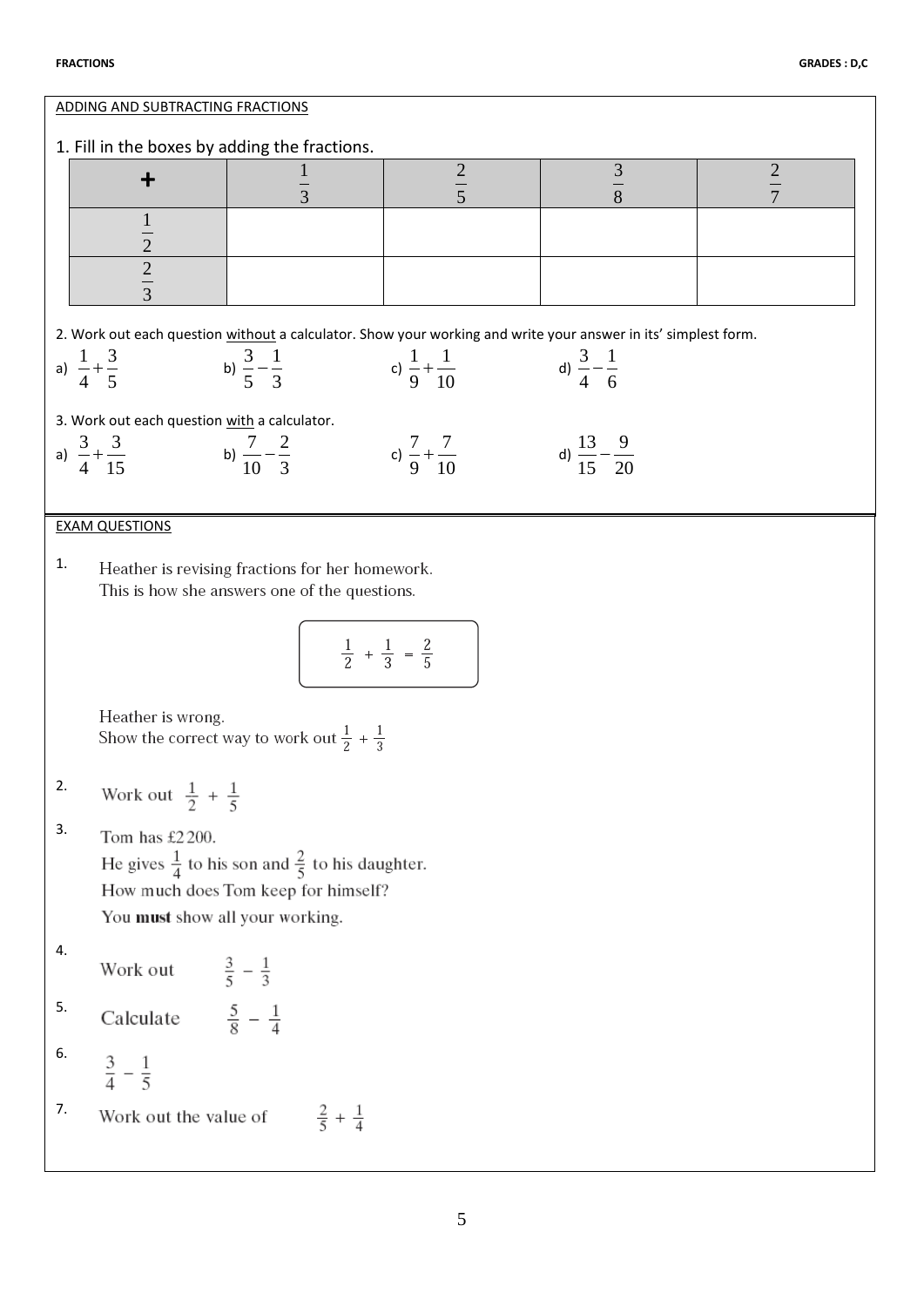| <b>MULTIPLYING FRACTIONS</b>                    |                                                                   |                                                                                                                                                                             |  |                                           |  |  |  |                                       |  |  |  |
|-------------------------------------------------|-------------------------------------------------------------------|-----------------------------------------------------------------------------------------------------------------------------------------------------------------------------|--|-------------------------------------------|--|--|--|---------------------------------------|--|--|--|
| Fill in the boxes by multiplying the fractions. |                                                                   |                                                                                                                                                                             |  |                                           |  |  |  |                                       |  |  |  |
|                                                 | $\frac{3}{8}$<br>$rac{2}{5}$<br>$rac{2}{7}$<br>$\frac{1}{3}$<br>X |                                                                                                                                                                             |  |                                           |  |  |  |                                       |  |  |  |
|                                                 |                                                                   |                                                                                                                                                                             |  |                                           |  |  |  |                                       |  |  |  |
|                                                 |                                                                   |                                                                                                                                                                             |  |                                           |  |  |  |                                       |  |  |  |
|                                                 | $\frac{1}{2}$ $\frac{2}{3}$                                       |                                                                                                                                                                             |  |                                           |  |  |  |                                       |  |  |  |
|                                                 |                                                                   |                                                                                                                                                                             |  |                                           |  |  |  |                                       |  |  |  |
| <b>MIXED NUMBERS</b>                            |                                                                   |                                                                                                                                                                             |  |                                           |  |  |  |                                       |  |  |  |
|                                                 | 1. $1\frac{1}{2}+2\frac{3}{5}$                                    |                                                                                                                                                                             |  | 2. $3\frac{2}{5}-1\frac{1}{2}$            |  |  |  | 3. $2\frac{2}{3} \times 3\frac{1}{4}$ |  |  |  |
| <b>DIVIDING WITH FRACTIONS</b>                  |                                                                   |                                                                                                                                                                             |  |                                           |  |  |  |                                       |  |  |  |
|                                                 |                                                                   | 1. $\frac{1}{2} \div \frac{1}{4}$ 2. $\frac{2}{5} \div \frac{1}{10}$ 3. $\frac{3}{4} \div \frac{3}{8}$ 4. $\frac{3}{10} \div \frac{1}{5}$ 5. $\frac{7}{9} \div \frac{3}{4}$ |  |                                           |  |  |  |                                       |  |  |  |
|                                                 | <b>EXAM QUESTIONS</b>                                             |                                                                                                                                                                             |  |                                           |  |  |  |                                       |  |  |  |
| 1.                                              |                                                                   | Linda uses $\frac{3}{5}$ of a tin of paint to paint a fence panel.                                                                                                          |  |                                           |  |  |  |                                       |  |  |  |
|                                                 |                                                                   | What is the least number of tins she needs to paint 8 fence panels?                                                                                                         |  |                                           |  |  |  |                                       |  |  |  |
| 2.                                              |                                                                   | On Monday Joe drinks $2\frac{1}{3}$ pints of milk.                                                                                                                          |  |                                           |  |  |  |                                       |  |  |  |
|                                                 |                                                                   | On Tuesday he drinks $1\frac{3}{4}$ pints of milk.                                                                                                                          |  |                                           |  |  |  |                                       |  |  |  |
|                                                 |                                                                   | Work out the total amount of milk that Joe drinks on Monday and Tuesday.                                                                                                    |  |                                           |  |  |  |                                       |  |  |  |
| 3.                                              | $\frac{2}{5} \times \frac{1}{4}$ $\frac{1}{3} \times \frac{4}{5}$ |                                                                                                                                                                             |  |                                           |  |  |  |                                       |  |  |  |
| 4.                                              | Work out $\frac{3}{7} \times 28$                                  |                                                                                                                                                                             |  |                                           |  |  |  |                                       |  |  |  |
| 5.                                              | Work out $\frac{3}{5} \div 6$                                     |                                                                                                                                                                             |  |                                           |  |  |  |                                       |  |  |  |
| 6.                                              |                                                                   | Fill in the boxes to make these statements correct.                                                                                                                         |  |                                           |  |  |  |                                       |  |  |  |
|                                                 | (i) $\frac{1}{5} \times$ = 1                                      |                                                                                                                                                                             |  | (ii) $\frac{3}{4} \times \frac{2}{1} = 1$ |  |  |  |                                       |  |  |  |
| 7.                                              | Work out $4\frac{1}{3} - 1\frac{2}{5}$                            |                                                                                                                                                                             |  | Work out $2\frac{4}{5} + 3\frac{2}{3}$    |  |  |  |                                       |  |  |  |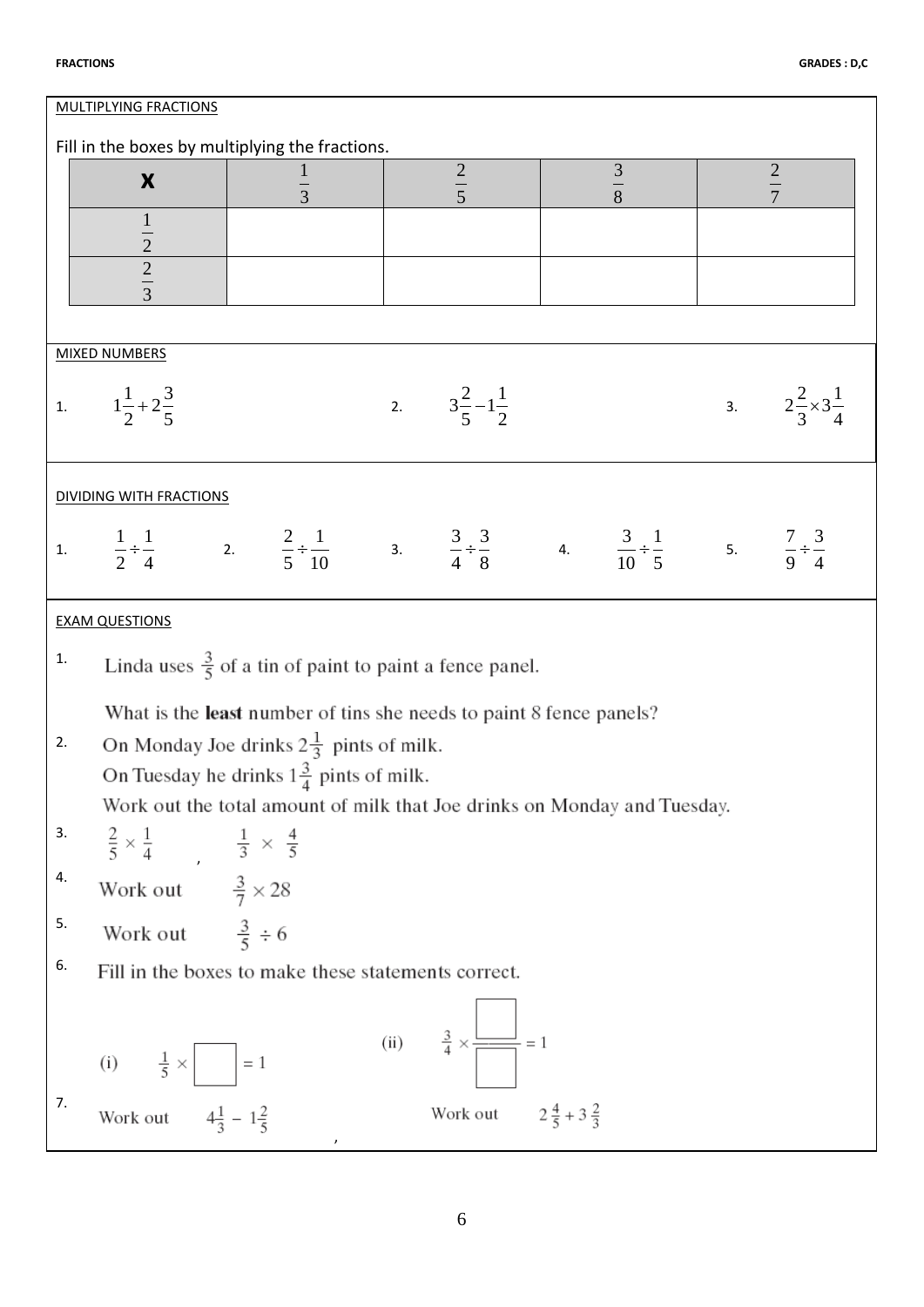|           | FRACTIONS, DECIMALS AND PERCENTAGES                |                                                    |         |            |                |                |    |             |                                                  |  |
|-----------|----------------------------------------------------|----------------------------------------------------|---------|------------|----------------|----------------|----|-------------|--------------------------------------------------|--|
| 1.        |                                                    | Copy and complete the table.                       |         |            |                |                |    |             |                                                  |  |
|           |                                                    | Fraction                                           |         |            | Percentage     |                |    | Decimal     |                                                  |  |
|           |                                                    | $\frac{4}{10}$                                     |         |            |                |                |    |             |                                                  |  |
|           |                                                    |                                                    |         |            |                |                |    |             |                                                  |  |
|           |                                                    |                                                    |         |            | 10%            |                |    |             |                                                  |  |
|           |                                                    | $\frac{2}{5}$                                      |         |            |                |                |    |             |                                                  |  |
|           |                                                    |                                                    |         |            |                |                |    |             |                                                  |  |
|           |                                                    |                                                    |         |            |                |                |    | 0.80        |                                                  |  |
|           |                                                    |                                                    |         |            | 25%            |                |    |             |                                                  |  |
|           |                                                    | $\frac{3}{20}$                                     |         |            |                |                |    |             |                                                  |  |
|           |                                                    |                                                    |         |            |                |                |    |             |                                                  |  |
|           |                                                    |                                                    |         |            | 20%            |                |    |             |                                                  |  |
|           |                                                    |                                                    |         |            |                |                |    | $0.10\,$    |                                                  |  |
|           |                                                    |                                                    |         |            | 5%             |                |    |             |                                                  |  |
|           |                                                    |                                                    |         |            |                |                |    |             |                                                  |  |
|           |                                                    | $\frac{1}{4}$                                      |         |            |                |                |    |             |                                                  |  |
|           |                                                    |                                                    |         |            |                |                |    | $0.05\,$    |                                                  |  |
|           |                                                    |                                                    |         |            |                |                |    |             |                                                  |  |
| 2.        |                                                    | Change each fraction to a percentage:<br>7         |         |            |                |                |    |             |                                                  |  |
| a)        | $\frac{1}{2}$                                      | b)<br>$\frac{1}{10}$                               |         | c)         | $\frac{9}{20}$ |                | d) | $rac{3}{4}$ |                                                  |  |
|           |                                                    |                                                    |         |            |                |                |    |             |                                                  |  |
| 3.<br>a)  | 0.4                                                | Change each decimal to a fraction:<br>0.9<br>b)    |         | c)         | 0.35           |                | d) | 0.65        |                                                  |  |
|           |                                                    |                                                    |         |            |                |                |    |             |                                                  |  |
| 4.<br>a)  | 60%                                                | Change each percentage to a fraction:<br>b)<br>15% |         | c)         | 12%            |                | d) | 32%         |                                                  |  |
|           |                                                    |                                                    |         |            |                |                |    |             |                                                  |  |
| $1\,$     | <b>EXAM QUESTIONS</b><br>Complete the table below. |                                                    |         |            |                | $\overline{2}$ |    |             | This diagram is made from equilateral triangles. |  |
| $\bullet$ |                                                    |                                                    |         |            |                | $\cdot$        |    |             |                                                  |  |
|           |                                                    | Fraction                                           | Decimal | Percentage |                |                |    |             |                                                  |  |
|           |                                                    | $\frac{1}{2}$                                      | 0.5     |            |                |                |    |             |                                                  |  |
|           |                                                    |                                                    | 0.7     | 70%        |                |                |    |             |                                                  |  |
|           |                                                    | $\frac{3}{100}$                                    |         | $3\%$      |                |                |    |             |                                                  |  |
|           |                                                    |                                                    |         |            |                |                |    |             |                                                  |  |

(i) What percentage of the diagram is shaded?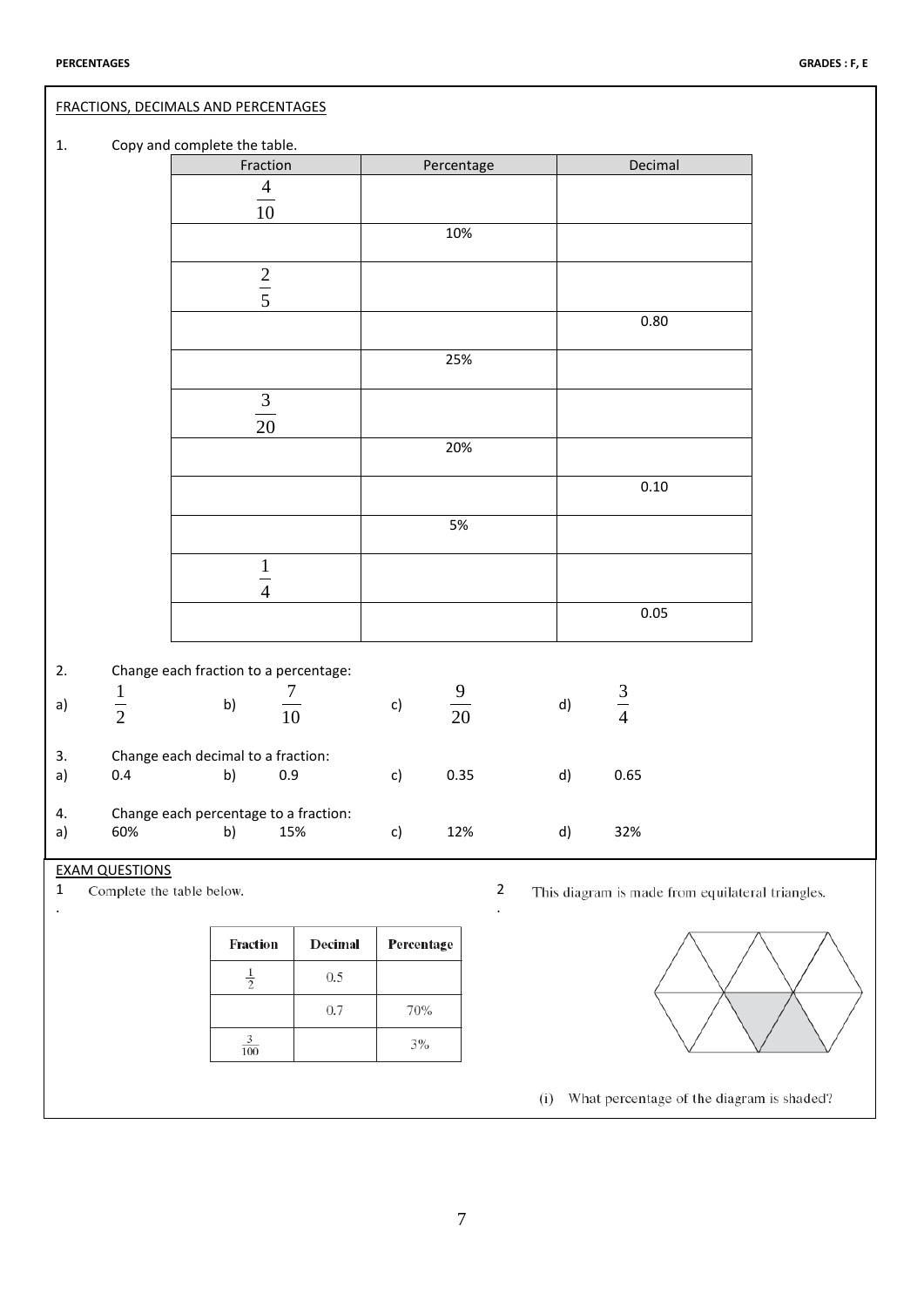## PERCENTAGES OF AMOUNTS

|     | 300 | 220 | 140 | 260 | 360 | 500 | 800 | 90 | 130 |
|-----|-----|-----|-----|-----|-----|-----|-----|----|-----|
| 5%  |     |     |     |     |     |     |     |    |     |
| 10% |     |     |     |     |     |     |     |    |     |
| 15% |     |     |     |     |     |     |     |    |     |
| 20% |     |     |     |     |     |     |     |    |     |
| 25% |     |     |     |     |     |     |     |    |     |
| 30% |     |     |     |     |     |     |     |    |     |
| 40% |     |     |     |     |     |     |     |    |     |
| 45% |     |     |     |     |     |     |     |    |     |
| 50% |     |     |     |     |     |     |     |    |     |
| 60% |     |     |     |     |     |     |     |    |     |
| 70% |     |     |     |     |     |     |     |    |     |
| 90% |     |     |     |     |     |     |     |    |     |

#### WHAT PERCENTAGE?

- 1. What percentage of 50 is 5? 2. What percentage of 20 is 8?
- 3. What percentage of 90 is 27? 4. What percentage of 70 is 35?
- 5. What percentage of 80 is 48? 6. What percentage of 60 is 42?
- 
- -

## EXAM QUESTIONS

1. Kath knows a quick way to work out 15% of any amount of money.



Which is the larger amount? You must show your working.

- 3. Find 30% of 200 metres.
- 4.10% of £6.50